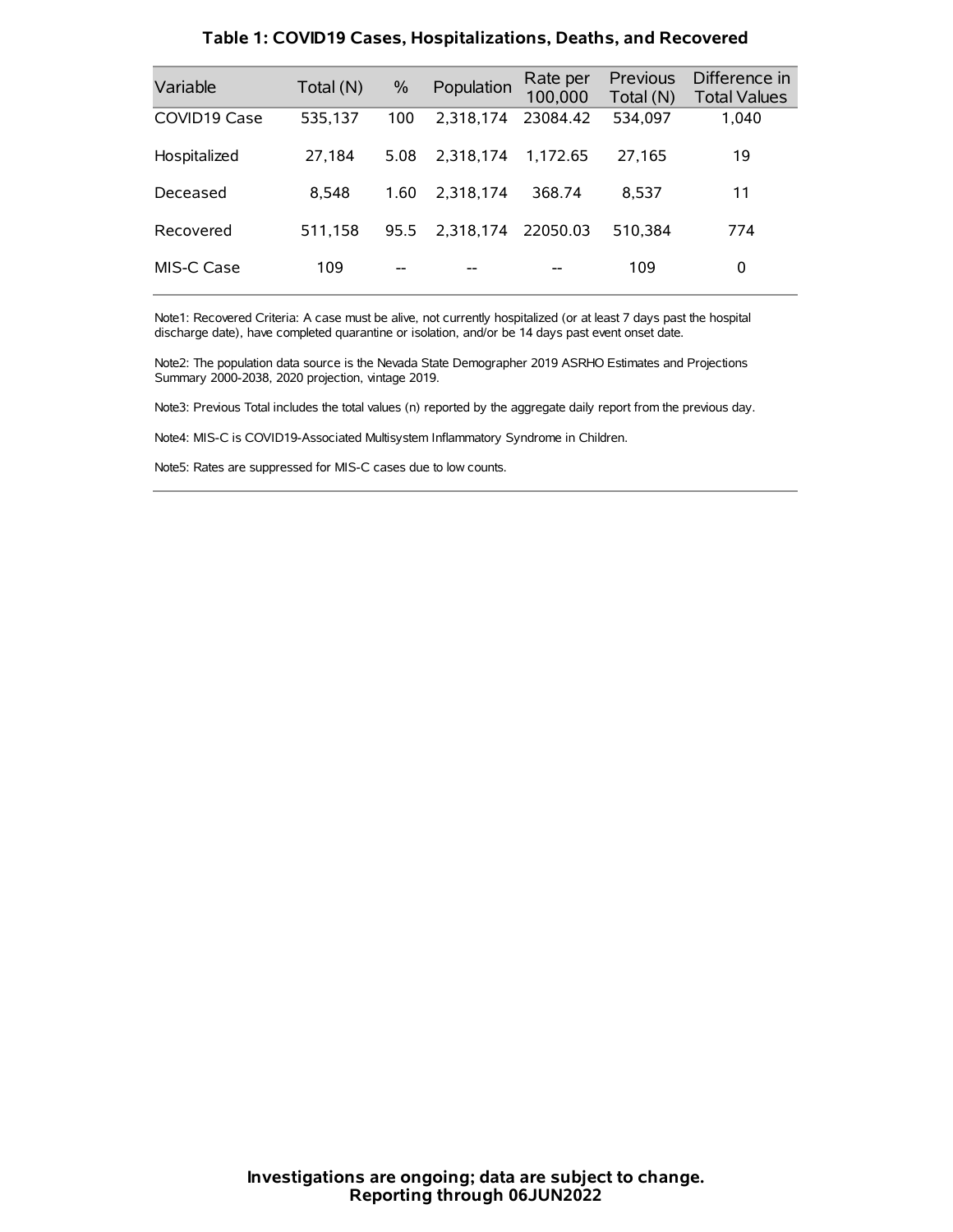# **Table 2: COVID19 Cases**

| Variable                     | Outcome                           | $\mathsf{N}$ | $\%$ | Population | Rate per<br>100,000  |
|------------------------------|-----------------------------------|--------------|------|------------|----------------------|
| Age Categories               | Aged 4 or less                    | 13693        | 2.56 | 149,165    | 9179.8               |
|                              | Aged 5 to 17                      | 65723        | 12.3 | 406,595    | 16164                |
|                              | Aged 18 to 24                     | 60764        | 11.4 | 216,762    | 28033                |
|                              | Aged 25 to 49                     | 238425       | 44.6 | 803,732    | 29665                |
|                              | Aged 50 to 64                     | 99616        | 18.6 | 423,461    | 23524                |
|                              | Aged 64+                          | 56754        | 10.6 | 318,459    | 17821                |
|                              | Unknown                           | 162          | 0.03 |            |                      |
| <b>Birth Sex</b>             | Female                            | 278240       | 52.0 | 1,160,285  | 23980                |
|                              | Male                              | 252608       | 47.2 | 1,157,889  | 21816                |
|                              | Unknown                           | 4289         | 0.80 |            |                      |
| Race/Ethnicity               | Hispanic                          | 150876       | 28.2 | 763,053    | 19773                |
|                              | White                             | 139944       | 26.2 | 1,006,929  | 13898                |
|                              | <b>Black</b>                      | 50946        | 9.52 | 262,671    | 19395                |
|                              | Asian or Pacific Islander         | 45541        | 8.51 | 270,209    | 16854                |
|                              | American Indian, Eskimo, or Aleut | 2067         | 0.39 | 15,311     | 13500                |
|                              | Other                             | 39266        | 7.34 |            | $\ddot{\phantom{0}}$ |
|                              | Unknown                           | 106497       | 19.9 |            |                      |
| Underlying Medical Condition | Yes                               | 82486        | 15.4 |            |                      |
|                              | No/Unknown                        | 452651       | 84.6 |            |                      |

Note1: Breakdown of Race is exlusively non-Hispanic.

Note2: Underlying Medical Condition is any identified health condition.

Note3: The population data source is the Nevada State Demographer 2019 ASRHO Estimates and Projections Summary 2000-2038, 2020 projection, vintage 2019.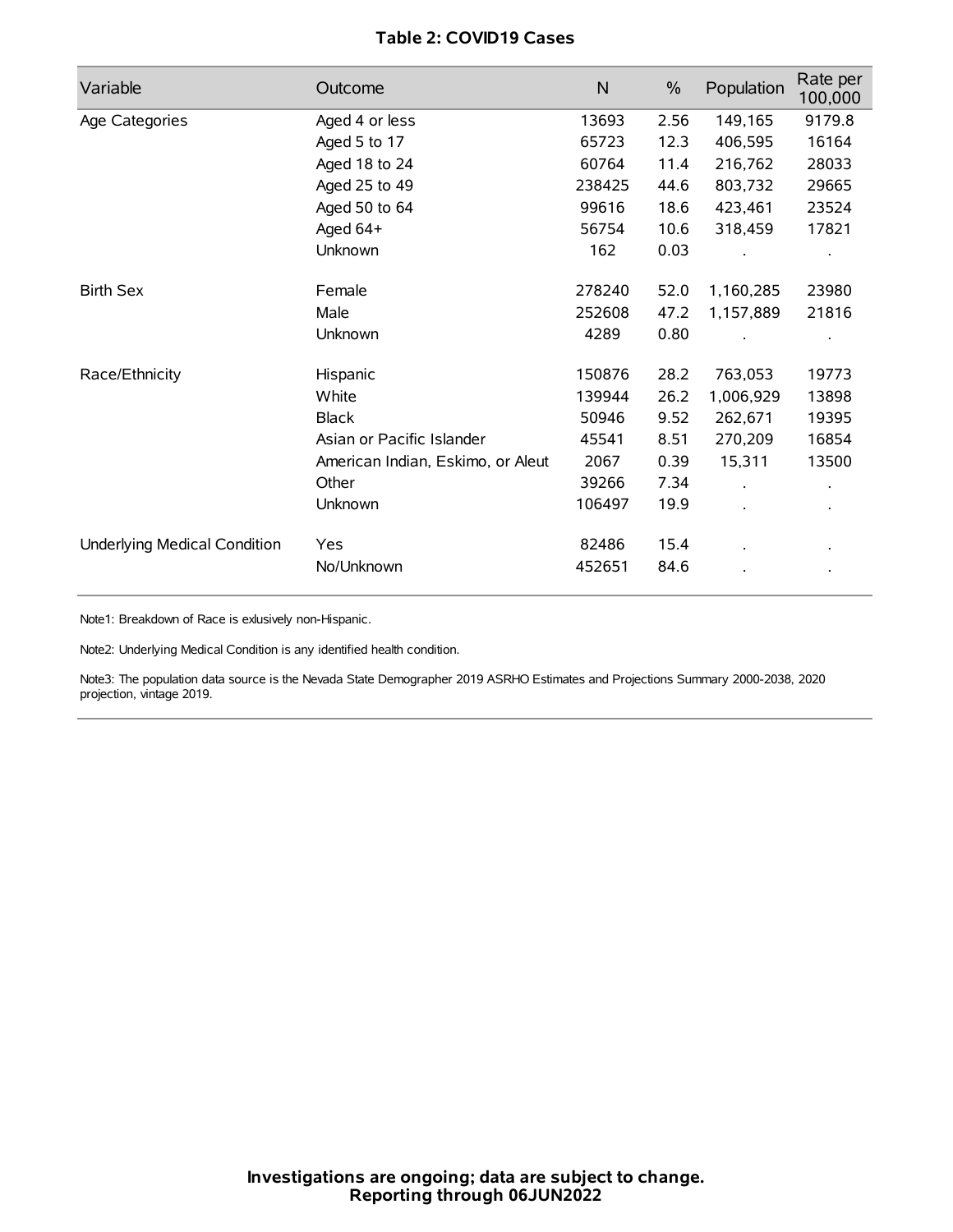| Variable         | Outcome                           | $\mathsf{N}$ | $\%$ | Population | Rate per<br>100,000 |
|------------------|-----------------------------------|--------------|------|------------|---------------------|
| Age Categories   | Aged 4 or less                    | 259          | 1.0  | 149,165    | 173.63              |
|                  | Aged 5 to 17                      | 357          | 1.3  | 406,595    | 87.80               |
|                  | Aged 18 to 24                     | 589          | 2.2  | 216,762    | 271.73              |
|                  | Aged 25 to 49                     | 6363         | 23.4 | 803,732    | 791.68              |
|                  | Aged 50 to 64                     | 7369         | 27.1 | 423,461    | 1740.2              |
|                  | Aged 64+                          | 12245        | 45.0 | 318,459    | 3845.1              |
|                  | Unknown                           | 2            | 0.0  |            |                     |
| <b>Birth Sex</b> | Female                            | 12172        | 44.8 | 1,160,285  | 1049.1              |
|                  | Male                              | 14983        | 55.1 | 1,157,889  | 1294.0              |
|                  | Unknown                           | 29           | 0.1  |            |                     |
| Race/Ethnicity   | Hispanic                          | 7101         | 26.1 | 763,053    | 930.60              |
|                  | White                             | 10634        | 39.1 | 1,006,929  | 1056.1              |
|                  | <b>Black</b>                      | 3889         | 14.3 | 262,671    | 1480.6              |
|                  | Asian or Pacific Islander         | 2798         | 10.3 | 270,209    | 1035.5              |
|                  | American Indian, Eskimo, or Aleut | 128          | 0.5  | 15,311     | 835.98              |
|                  | Other                             | 1068         | 3.9  |            |                     |
|                  | Unknown                           | 1566         | 5.8  |            |                     |

# **Table 3: COVID19 Hospitalizations - General Characteristics**

Note1: Breakdown of Race is exlusively non-Hispanic.

Note2: The population data source is the Nevada State Demographer 2019 ASRHO Estimates and Projections Summary 2000-2038, 2020 projection, vintage 2019.

Note3: Rates for categories with fewer than 12 cases are suppressed due to high relative standard error.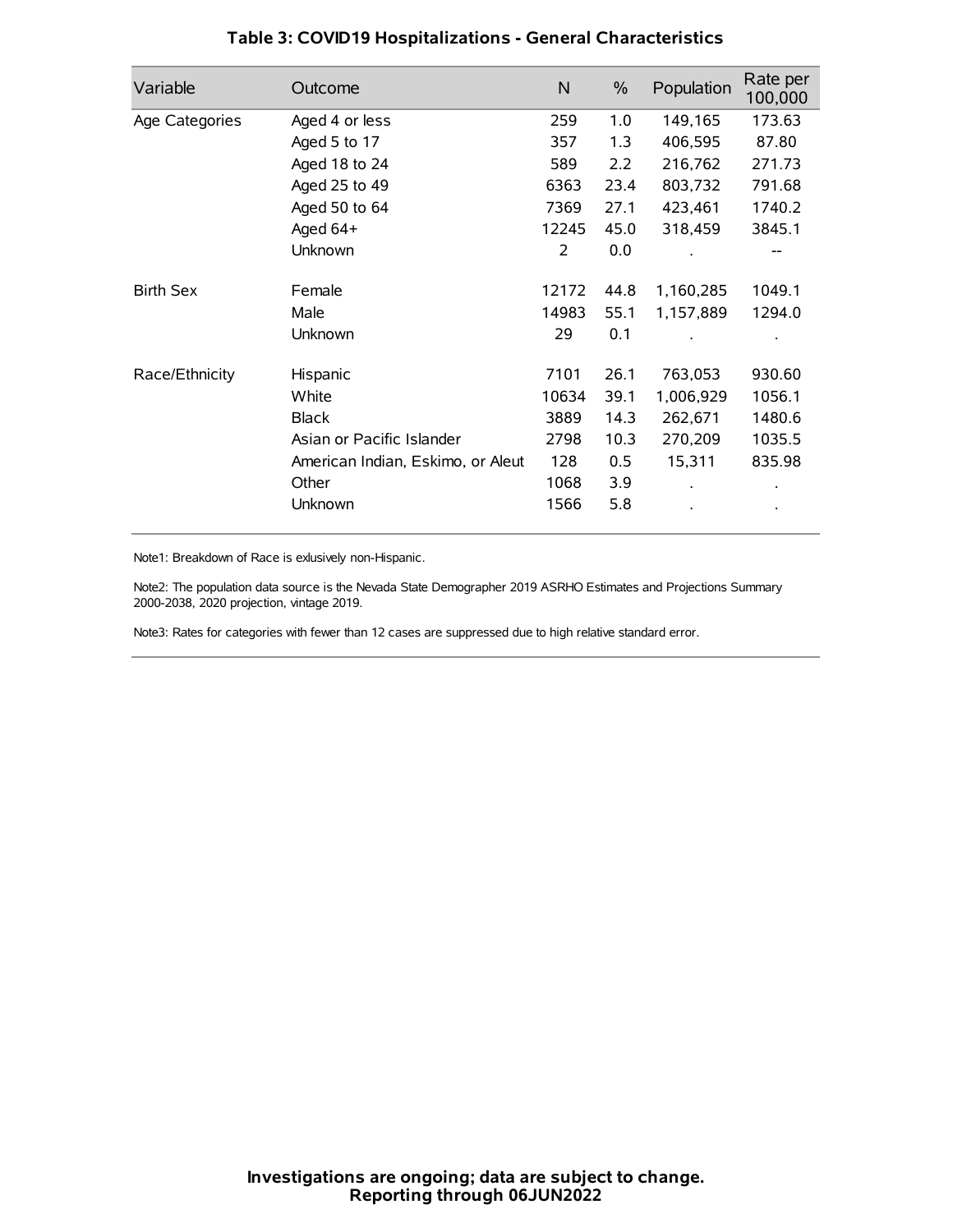| Variable                            | Outcome   | N     | $\%$ |
|-------------------------------------|-----------|-------|------|
| Deceased                            | Yes       | 6939  | 25.5 |
|                                     | No        | 20245 | 74.5 |
| ICU                                 | Yes       | 6539  | 24.1 |
|                                     | <b>No</b> | 20645 | 75.9 |
| Intubated                           | Yes       | 3108  | 11.4 |
|                                     | No        | 24076 | 88.6 |
| <b>Underlying Medical Condition</b> | Yes       | 16981 | 62.5 |
|                                     | <b>No</b> | 10203 | 37.5 |
| Hypertension                        | Yes       | 9969  | N/A  |
| Immunocompromised                   | Yes       | 624   | N/A  |
| Chronic Heart Disease               | Yes       | 3624  | N/A  |
| Chronic Liver Disease               | Yes       | 385   | N/A  |
| Chronic Kidney Disease              | Yes       | 2474  | N/A  |
| <b>Diabetes</b>                     | Yes       | 7105  | N/A  |
| Neurologic/Neurodevelopmental       | Yes       | 1266  | N/A  |
| Chronic Lung Disease                | Yes       | 4185  | N/A  |
| Historically Healthy                | Yes       | 4800  | N/A  |
| Other                               | Yes       | 7132  | N/A  |

# **Table 4: COVID19 Hospitalizations - Morbidity**

Note1: Underlying Medical Condition is any identified health condition.

Note2: The breakdown of health conditions are not mutually exlusive (i.e., a person can have more than one risk factor).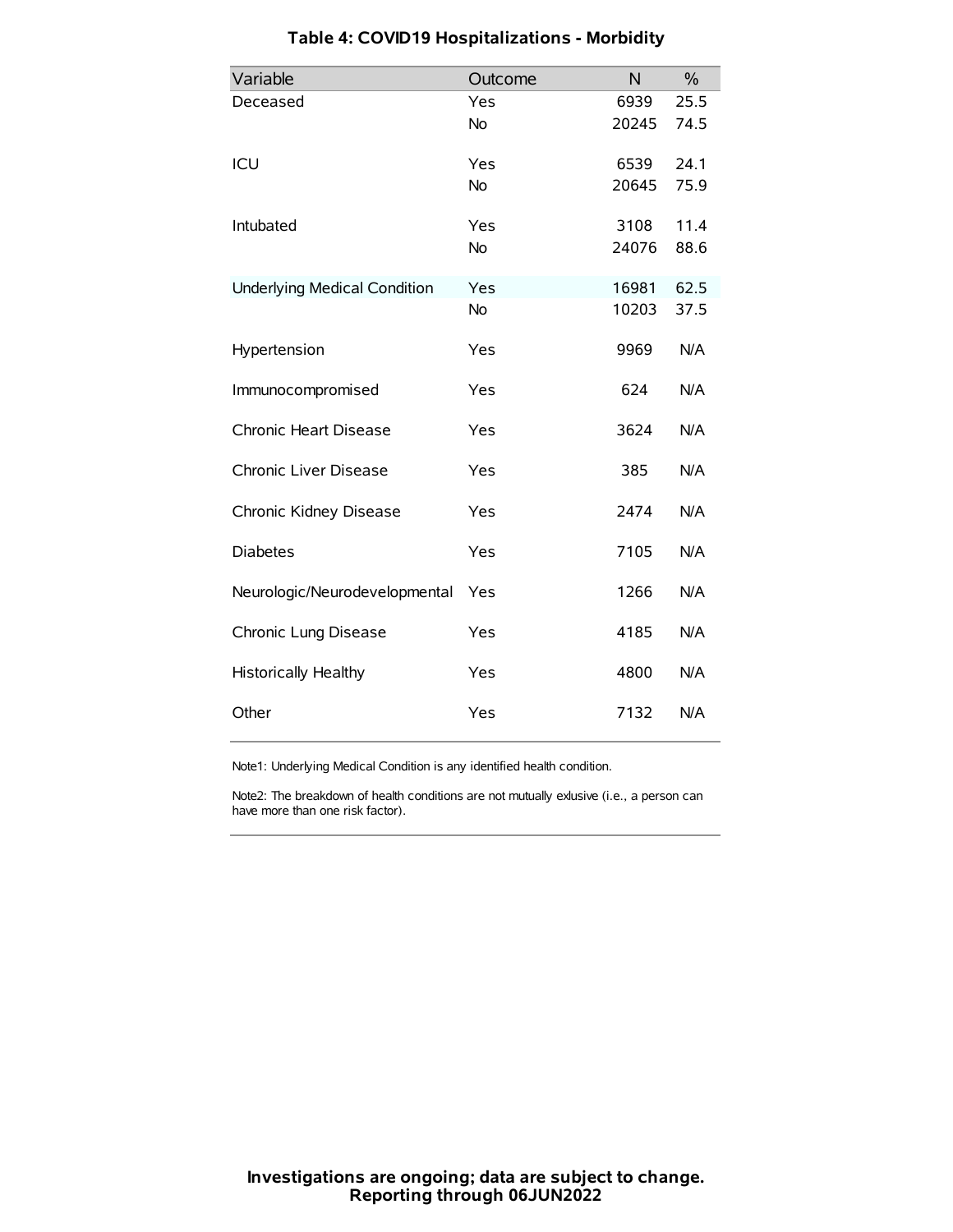| Variable         | Outcome                           | N    | $\frac{0}{0}$ | Population | Rate per<br>100,000 |
|------------------|-----------------------------------|------|---------------|------------|---------------------|
| Age Categories   | Aged 4 or less                    | 3    | 0.0           | 149,165    |                     |
|                  | Aged 5 to 17                      | 7    | 0.1           | 406,595    |                     |
|                  | Aged 18 to 24                     | 20   | 0.2           | 216,762    | 9.23                |
|                  | Aged 25 to 49                     | 724  | 8.5           | 803,732    | 90.08               |
|                  | Aged 50 to 64                     | 1833 | 21.4          | 423,461    | 432.86              |
|                  | Aged $64+$                        | 5961 | 69.7          | 318,459    | 1871.8              |
| <b>Birth Sex</b> | Female                            | 3381 | 39.6          | 1,160,285  | 291.39              |
|                  | Male                              | 5166 | 60.4          | 1,157,889  | 446.16              |
|                  | Unknown                           | 1    | 0.0           |            | --                  |
| Race/Ethnicity   | Hispanic                          | 1989 | 23.3          | 763,053    | 260.66              |
|                  | White                             | 4258 | 49.8          | 1,006,929  | 422.87              |
|                  | <b>Black</b>                      | 1098 | 12.8          | 262,671    | 418.01              |
|                  | Asian or Pacific Islander         | 1045 | 12.2          | 270,209    | 386.74              |
|                  | American Indian, Eskimo, or Aleut | 46   | 0.5           | 15,311     | 300.43              |
|                  | Other                             | 105  | 1.2           |            |                     |
|                  | Unknown                           | 7    | 0.1           |            |                     |

### **Table 5: COVID19 Deaths - General Characteristics**

Note1: Breakdown of Race is exlusively non-Hispanic.

Note2: The population data source is the Nevada State Demographer 2019 ASRHO Estimates and Projections Summary 2000-2038, 2020 projection, vintage 2019.

Note3: Rates for categories with fewer than 12 cases are suppressed due to high relative standard error.